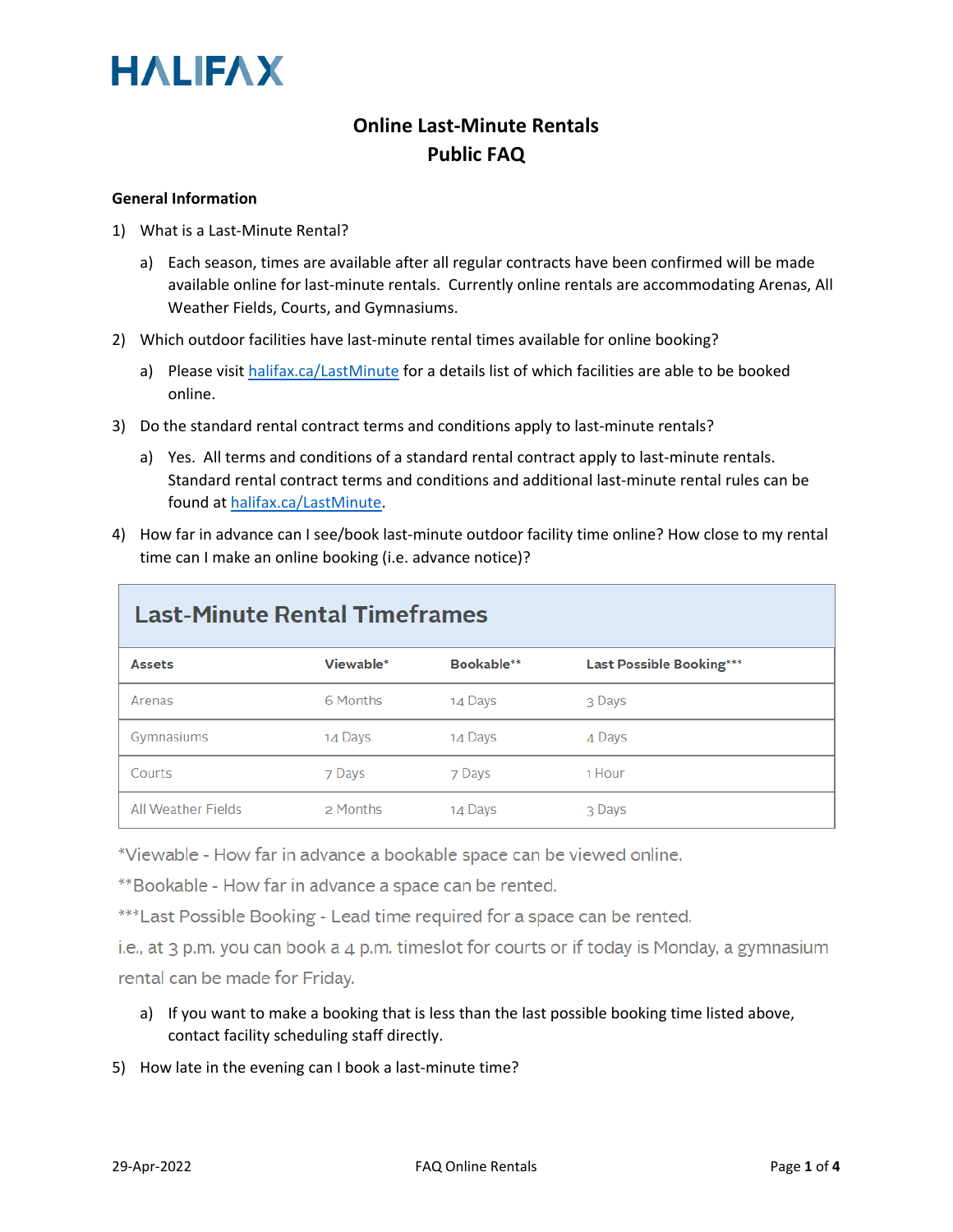# **HALIFAX**

- a) **Outdoor facilities** with lights can be booked until 11 PM. Outdoor facilities without lights can be booked until 9:00 PM, or sunset, whichever comes first.
- b) **Gymnasiums** please visit the specific site for location hours of operations. [Parks & Rec](https://www.halifax.ca/parks-recreation/programs-activities/recreation-centres-your-community)  [Recreation Centres by Location](https://www.halifax.ca/parks-recreation/programs-activities/recreation-centres-your-community)
- c) **Arenas** Most arenas are open to 12:00 AM (midnight), however, the last available timeslot online ends at 11:45 PM.
- d) Some rentals may have time available between 11:45 PM and 12:00 AM; if you would like to book this time, please contact arena scheduling staff to inquire.
- 6) What is the minimum rental time I can book online?
	- a) **Courts** minimum rental time is 45 minutes. Additional time can be booked in 15-minute increments.
	- b) **Outdoor Facilities** (excluding courts) minimum rental time is one (1) hour. Additional time can be booked in 30 minute increments.
	- c) **Gymnasiums** minimum rental time is one (1) hour. Additional time can be booked in 30 minute increments.
	- d) **Arenas** One hour, which includes 50 minutes of ice time and a 10-minute flood. Additional time can be booked in 15-minute increments.
- 7) Can I cancel my "regular" booking (i.e. a booking that is part of a rental contract) to make an online last-minute outdoor facility booking?
	- a) No. Regular season rental contracts cannot be cancelled once they are executed.
- 8) Can I cancel a last-minute outdoor facility booking online?
	- a) No. Last-minute outdoor facility bookings cannot be cancelled.
- 9) Will a refund be provided if a last-minute outdoor facility booking is cancelled?
	- a) Last-minute outdoor facility bookings are final and non-refundable. A credit note will be provided only if the facility needs to cancel a booking (e.g. a storm event).
- 10) Is insurance required for a last-minute outdoor facility rental?
	- a) Facility staff may ask for proof of insurance for any arena rental.
	- b) As an option, HRM offers a short-term insurance program through AON for those who need to purchase liability insurance. During the online booking process, the URL t[o purchase AON](https://programs.aon.ca/authentication/event-insure/account/signin2-en.html)  [coverage](https://programs.aon.ca/authentication/event-insure/account/signin2-en.html) is noted.
	- c) During the online booking process, you must indicate whether you are booking as an individual or if you are affiliated with an organization. If an organization, you can enter the organization name. If an individual, you can enter your insurance company name and the policy number.

### **Online Last-Minute Rental Bookings**

- 11) How do I make an online last-minute rental booking?
	- a) You can find the step by step customer Quick Reference Guide for **Online Last-Minute Rental Bookings** at [halifax.ca/LastMinute.](https://www.halifax.ca/LastMinute)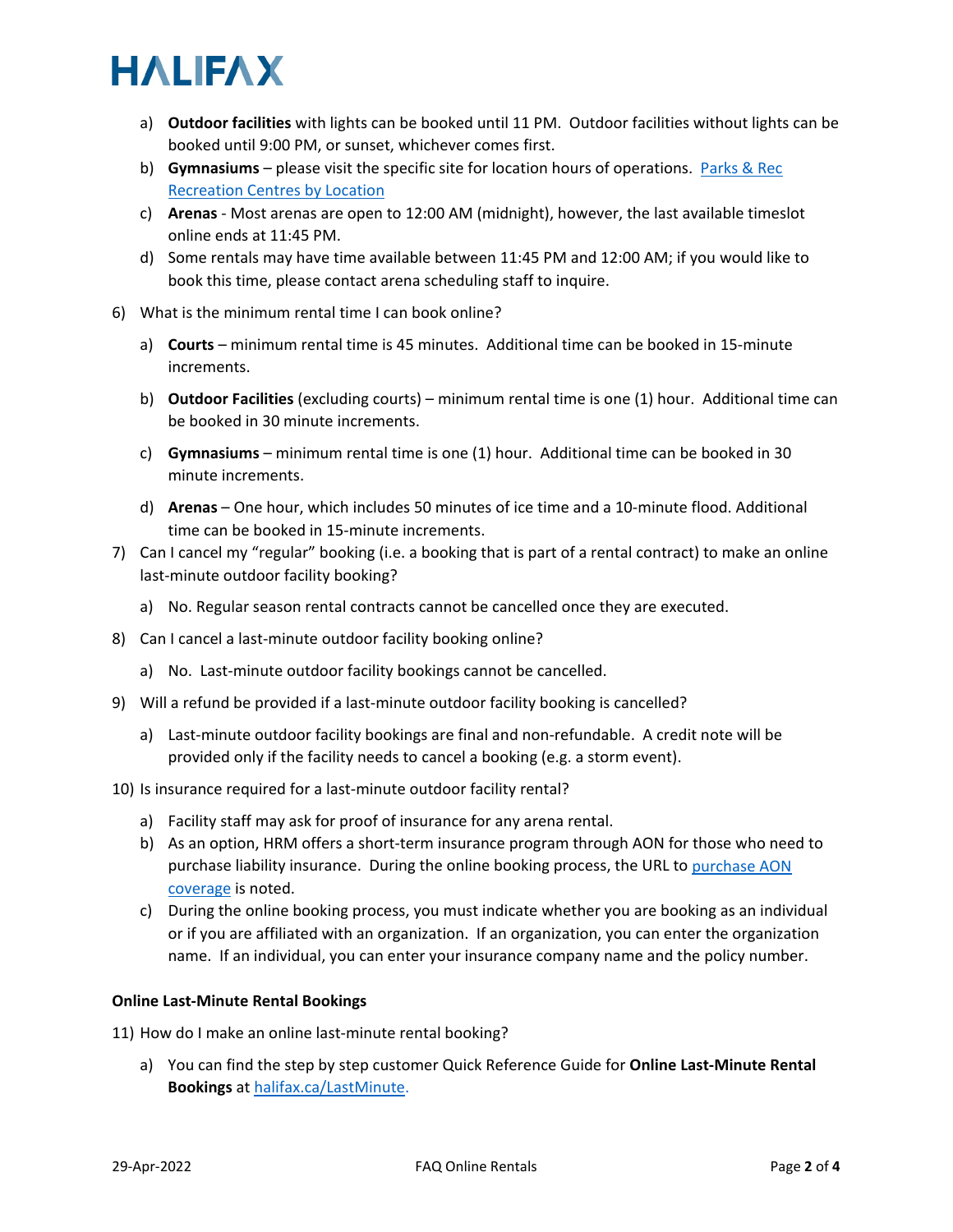# **HALIFAX**

12) Do I need an online account to purchase last-minute Outdoor facility time?

- a) Yes, you will need an online account to book and pay for last-minute Outdoor facility rentals.
- b) If you are new to the HRM recreation system, you can create a new account at [recreation.halifax.ca](https://recreation.halifax.ca/enterprise/account/login) by selecting the **Create a New Account** button.
- c) If you already have an account in our system but you can't access it online, please contact arena scheduling staff. Staff will link your email address to your existing account to provide you with online access.
- 13) I will be making bookings for an organization. Can I use the organization's online account?
	- a) It is **strongly recommended** that you create a personal account with a personal email to make online last-minute rental bookings. Most outdoor facility rental organizations will have outstanding monthly charges on their account and accounts with any outstanding debt are blocked from making online bookings.

### **Fees/Rates and Payment**

14) What is the cost/hour?

- a) Last-minute rental rates differ depending on the booking type and time of day. The price will be displayed after you select a specific facility, date/time and duration.
- 15) How many bookings can I make at a time?
	- a) There is no limit to the number of timeslots that can be booked in a single transaction. Multiple bookings can be added to the online cart and processed in a single payment.
- 16) What methods of payment are accepted?
	- a) Credit card: Visa or Mastercard
- 17) Can I make an online booking if I have outstanding charges/debt on my account?
	- a) No. All outstanding charges/debt on your account must be paid before you can make an online booking. Select the Bills and Payments menu option in your MyRec account to view outstanding charges and make a payment.
- 18) Can I add last-minute bookings to an existing contract and be invoiced at a later date?
	- a) No. Up-front payment is required to confirm last-minute outdoor facility bookings.
- 19) Can I pay onsite when I arrive at the facility?
	- a) No. Up-front payment is required to confirm last-minute outdoor facility bookings.
- 20) What if I need additional equipment or set-up (e.g. extra nets, skate guards, party room, etc.)?
	- a) During the online booking process, you can indicate that you need additional equipment or setup, however, you must contact facility rental staff directly to specify and confirm the arrangements.
	- b) If additional charges apply, facility rental staff will add these charges to your account. You can pay these additional charges through your online account.

21) Will I receive a payment receipt / booking confirmation?